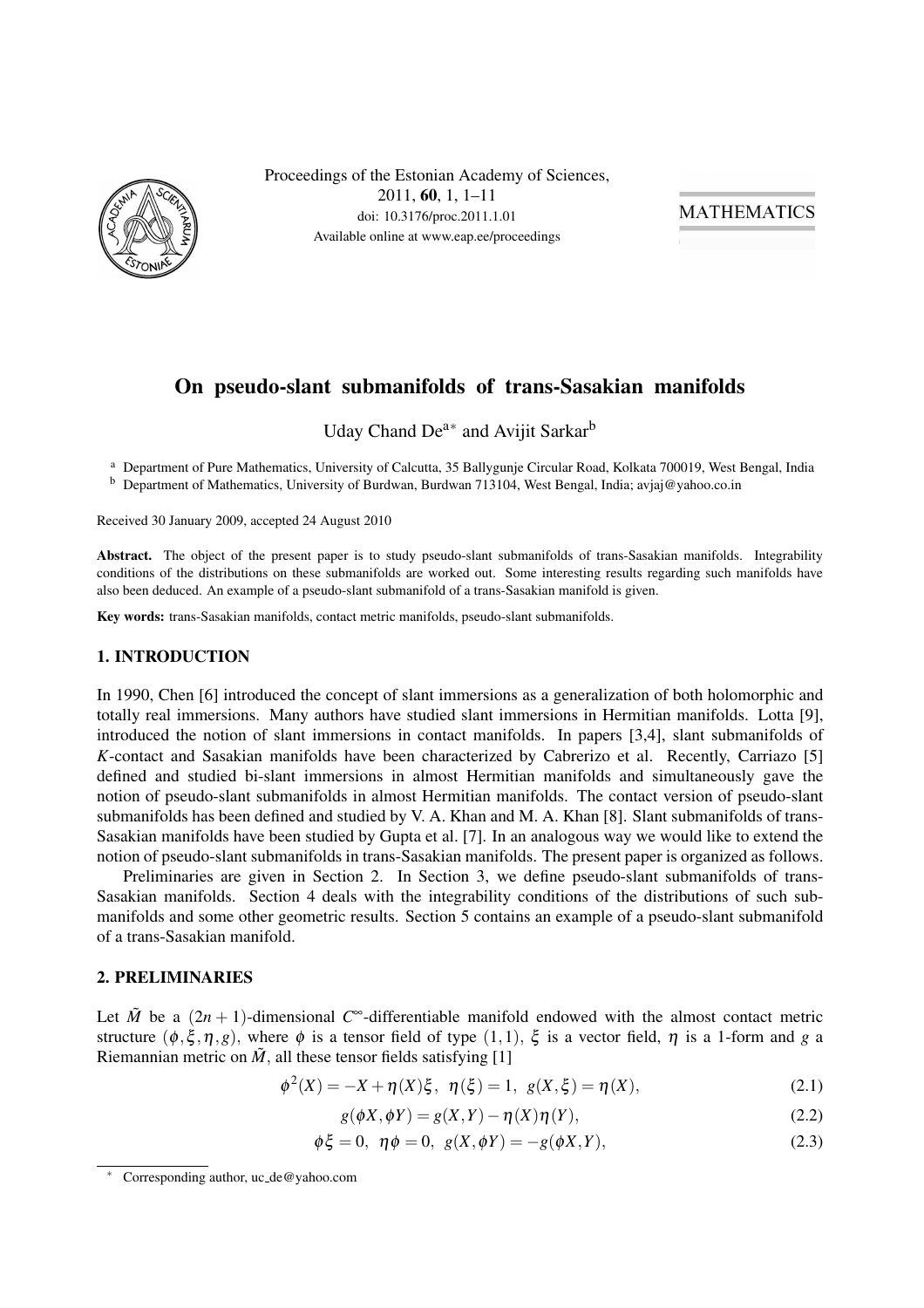for any  $X, Y \in T\tilde{M}$ . Here  $T\tilde{M}$  is the standard notation for the tangent bundle of  $\tilde{M}$ . The two-form  $\Phi$  denotes the fundamental two-form and is given by  $g(X, \phi Y) = \Phi(X, Y)$ . The manifold is said to be contact if  $\Phi = d\eta$ .

If ξ is a Killing vector field with respect to *g*, the contact metric structure is called a *K*-contact structure. It is known that a contact metric manifold is K-contact if and only if  $\tilde{\nabla}_X \xi = -\phi X$ , where  $\tilde{\nabla}$  denotes the Levi-Civita connection on  $\tilde{M}$ . The almost contact structure  $\tilde{M}$  is said to be normal if  $[\phi, \phi] + 2d\eta \otimes \xi = 0$ , where  $[\phi, \phi]$  is the Nijenhuis tensor of  $\phi$ . A Sasakian manifold is a normal contact metric manifold. Every Sasakian manifold is *K*-contact. A three-dimensional *K*-contact manifold is Sasakian. An almost contact metric manifold is Sasakian if and only if

$$
(\tilde{\nabla}_X \phi)Y = g(X, Y)\xi - \eta(Y)X.
$$
\n(2.4)

Moreover, on a Sasakian manifold

$$
\tilde{\nabla}_X \xi = -\phi X,\tag{2.5}
$$

for any  $X \in T\tilde{M}$  and  $\xi$  is the structure vector field.

An almost contact metric structure  $(\phi, \xi, \eta, g)$  on  $\tilde{M}$  is called a trans-Sasakian structure of type  $(\alpha, \beta)$ if it satisfies

$$
(\tilde{\nabla}_X \phi)Y = \alpha \{ g(X,Y)\xi - \eta(Y)X \} + \beta \{ g(\phi X,Y)\xi - \eta(Y)\phi X \},\tag{2.6}
$$

for certain functions  $\alpha$  and  $\beta$  on  $\tilde{M}$ , where  $\tilde{V}$  means the covariant differentiation with respect to *g*. In particular, it is normal and generalizes cosymplectic,  $\alpha$ -Sasakian, and  $\beta$ -Kenmotsu manifolds. If  $\beta = 0$ , then the structure is called  $\alpha$ -Sasakian. If  $\alpha = 0$ , then the structure is called  $\beta$ -Kenmotsu. If both  $\alpha$  and  $\beta$ are zero, then the manifold reduces to a cosymplectic manifold [2]. If  $\alpha$  and  $\beta$  are not simultaneously zero, then we shall call a trans-Sasakian manifold a proper trans-Sasakian manifold.

Again, it is known that a trans-Sasakian manifold of dimension  $\geq$  5 is either  $\alpha$ -Sasakian or  $\beta$ -Kenmotsu or cosymplectic [10]. We know that a trans-Sasakian structure satisfies

$$
\tilde{\nabla}_X \xi = -\alpha \phi X + \beta (X - \eta(X)\xi), \qquad (2.7)
$$

for any  $X \in T\tilde{M}$  and  $\xi$  is the structure vector field.

Let *M* be a submanifold immersed in a  $(2n+1)$ -dimensional contact metric manifold  $\tilde{M}$ ; we denote by the same symbol *g* the induced metric on *M*. *TM* is the tangent bundle of the manifold *M* and  $T^{\perp}M$  is the set of vector fields normal to *M*. Then the Gauss and Weingarten formula is given by

$$
\tilde{\nabla}_X Y = \nabla_X Y + h(X, Y), \ (X, Y \in TM), \tag{2.8}
$$

$$
\tilde{\nabla}_X N = -A_N X + \nabla_X^{\perp} N, \quad (N \in T^{\perp} M), \tag{2.9}
$$

for any  $X, Y \in TM$  and  $N \in T\tilde{M}$ , where  $\nabla^{\perp}$  is the connection in the normal bundle. The second fundamental form *h* and *A<sup>N</sup>* are related by

$$
g(A_N X, Y) = g(h(X, Y), N).
$$
\n(2.10)

For any  $X \in TM$ ,  $N \in T^{\perp}M$ , we write

$$
\phi X = TX + N X, \ (TX \in TM, N X \in T^{\perp} M), \tag{2.11}
$$

$$
\phi N = tN + nN, \ \ (tN \in TM, nN \in T^{\perp}M). \tag{2.12}
$$

The submanifold *M* is invariant if *N* is identically zero. On the other hand, *M* is anti-invariant if *T* is identically zero. From (2.3) and (2.11), we have

$$
g(X, TY) = -g(TX, Y),\tag{2.13}
$$

for any  $X, Y \in TM$ .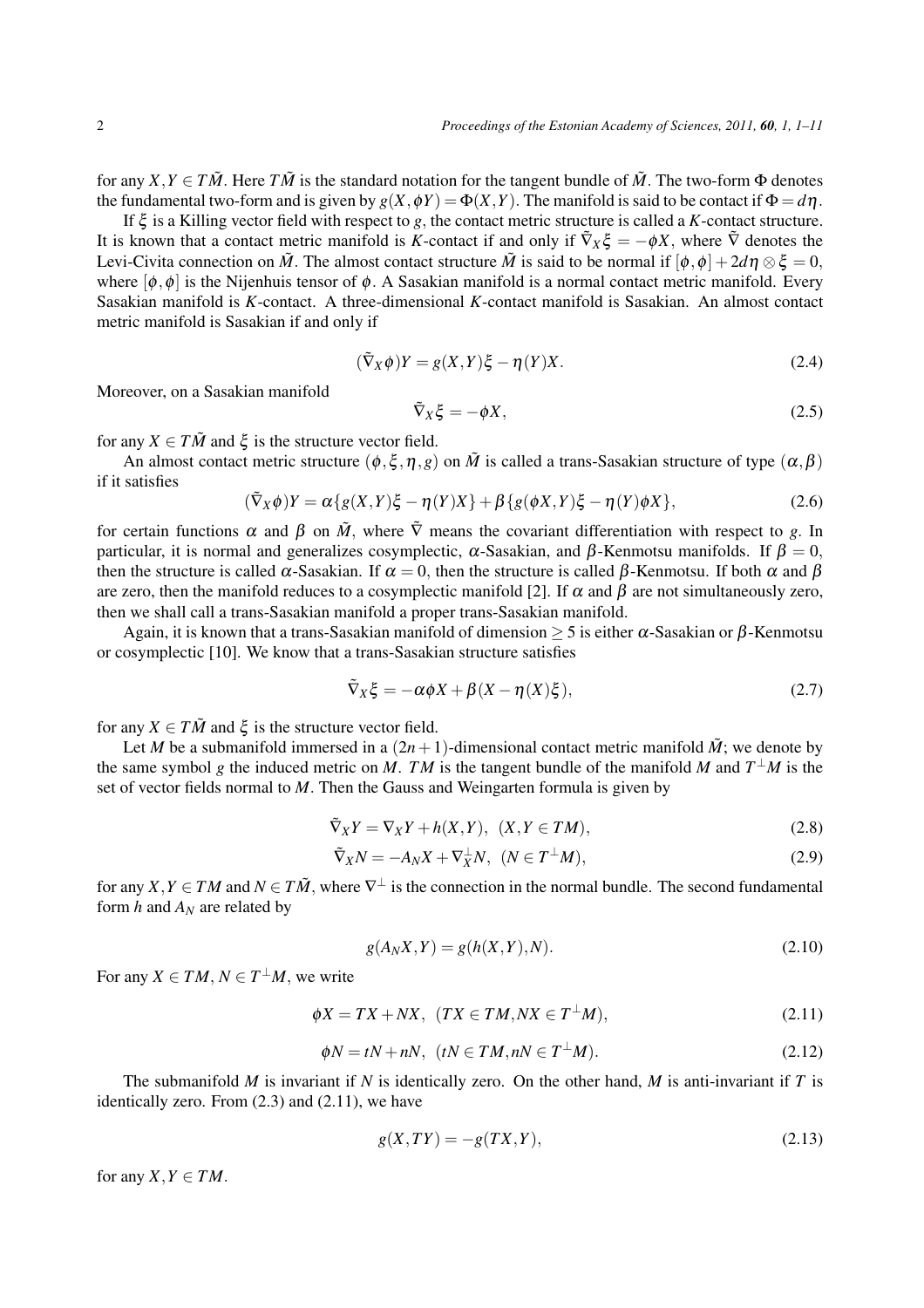From now on, we put  $Q = T^2$ . We define

$$
(\tilde{\nabla}_X Q)Y = \nabla_X QY - Q\nabla_X Y,
$$
\n(2.14)

$$
(\tilde{\nabla}_X T)Y = \nabla_X TY - T \nabla_X Y,\tag{2.15}
$$

$$
(\tilde{\nabla}_X N)Y = \nabla_X^{\perp} NY - N \nabla_X Y,\tag{2.16}
$$

for any  $X, Y \in TM$ . In view of (2.8), (2.11), and (2.7) it follows that

$$
\nabla_X \xi = -\alpha TX + \beta (X - \eta(X)\xi), \qquad (2.17)
$$

$$
h(X,\xi) = -\alpha N X. \tag{2.18}
$$

### 3. PSEUDO-SLANT SUBMANIFOLDS OF TRANS-SASAKIAN MANIFOLDS

**Definition 3.1.** We say that M is a pseudo-slant submanifold of a trans-Sasakian manifold  $\tilde{M}$  if there exist *two orthogonal distributions*  $D_1$  *and*  $D_2$  *on*  $M$  *such that* [8]

(i) *T M admits the orthogonal direct decomposition*

$$
TM=D_1\oplus D_2\oplus<\xi>,
$$

(ii) *the distribution*  $D_1$  *is anti-invariant, that is,* 

$$
\phi D_1\subseteq T^{\perp}M,
$$

(iii) the distribution  $D_2$  is slant with slant angle  $\theta \neq \frac{\pi}{2}$ , that is, the angle between  $D_2$  and  $\phi(D_2)$  is a *constant* <sup>θ</sup>.

From the above definition it is clear that if  $\theta = 0$ , then the pseudo-slant submanifold is a semi-invariant submanifold. On the other hand, if we denote the dimension of  $D_i$  by  $d_i$ , for  $i = 1, 2$ , then we find the following cases:

- (a) If  $d_2 = 0$ , then *M* is an anti-invariant submanifold.
- (b) If  $d_1 = 0$  and  $\theta = 0$ , then *M* is an invariant submanifold.
- (c) If  $d_1 = 0$  and  $\theta \neq 0$ , then *M* is a proper slant submanifold, with the slant angle  $\theta \neq 0$ .

A pseudo-slant submanfold is proper if  $d_1 d_2 \neq 0$  and  $\theta \neq 0$ .

### 4. INTEGRABILITY OF THE DISTRIBUTIONS

Theorem 4.1. *Let M be a pseudo-slant submanifold of a trans-Sasakian manifold M*˜ . *Then*

$$
A_{\phi Y} X = A_{\phi X} Y,\tag{4.1}
$$

*for all*  $X, Y \in D_1$ .

*Proof*. In view of (2.10),

$$
g(A_{\phi Y}X, Z) = g(h(X, Z), \phi Y) = -g(\phi h(X, Z), Y). \tag{4.2}
$$

By virtue of  $(2.8)$ ,  $(4.2)$  reduces to

$$
g(A_{\phi Y}X, Z) = -g(\phi \tilde{\nabla}_Z X, Y) + g(\phi \nabla_Z X, Y)
$$
  
= 
$$
-g(\phi \tilde{\nabla}_Z X, Y), \text{ [since } \phi \nabla_Z X \in T^{\perp}M]
$$
  
= 
$$
g((\tilde{\nabla}_Z \phi)X, Y) - g(\tilde{\nabla}_Z \phi X, Y).
$$
 (4.3)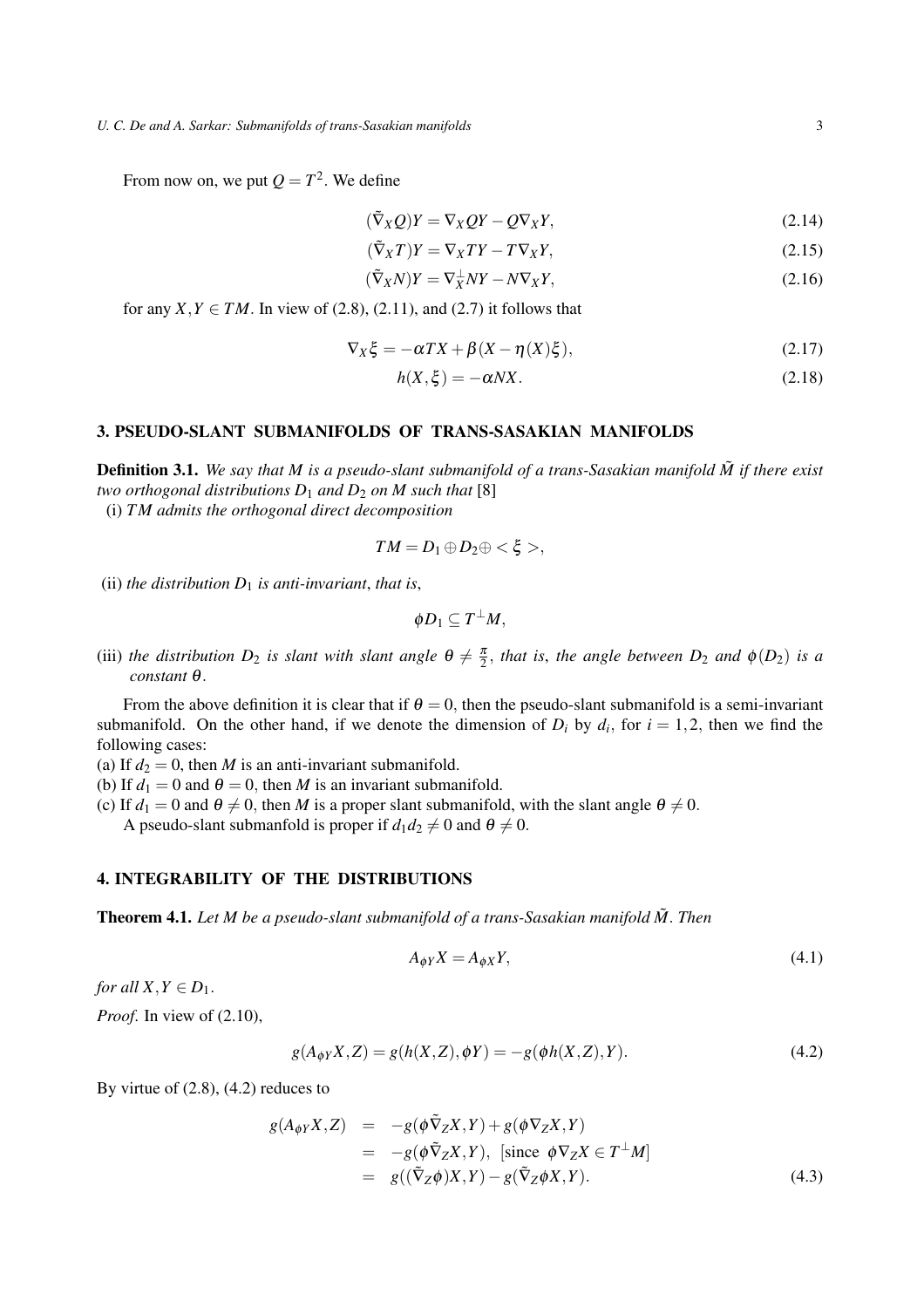Now, for  $X \in D_1$ ,  $\phi X \in T^{\perp}M$ . Hence, from (2.9) we have

$$
\tilde{\nabla}_Z \phi X = -A_{\phi X} Z + \nabla_Z^{\perp} \phi X. \tag{4.4}
$$

Combining (4.3) and (4.4), we obtain

$$
g(A_{\phi Y}X, Z) = g((\tilde{\nabla}_Z \phi)X, Y) + g(A_{\phi X}Z, Y). \tag{4.5}
$$

Since  $h(X, Y) = h(Y, X)$ , it follows from (2.10) that

$$
g(A_{\phi X}Z, Y) = g(A_{\phi X}Y, Z).
$$

Hence, from (4.5) we obtain, with the help of (2.6),

$$
g(A_{\phi Y}X, Z) - g(A_{\phi X}Y, Z) = g(\alpha(g(Z, X)\xi - \eta(X)Z), Y)
$$
  
+ 
$$
\beta(g(\phi Z, X)\xi - \eta(X)\phi Z), Y)
$$
  
= 
$$
\alpha \eta(Y)g(Z, X) - \alpha \eta(X)g(Z, Y)
$$
  
+ 
$$
\beta \eta(Y)g(\phi Z, X) - \beta \eta(X)g(\phi Z, Y).
$$
 (4.6)

The above equation yields

$$
A_{\phi Y}X - A_{\phi X}Y = \alpha(\eta(Y)X - \eta(X)Y) - \beta(\eta(Y)\phi X - \eta(X)\phi Y).
$$

Since  $X, Y, Z \in D_1$ , an orthonormal distribution to the distribution  $\langle \xi \rangle$ , it follows that  $\eta(X) = \eta(Y) = 0$ . Therefore, the above equation reduces to

$$
A_{\phi Y} X = A_{\phi X} Y.
$$

Remark 4.1. As particular cases the above result holds for  $\alpha$ -Sasakian, β-Kenmotsu, and cosymplectic manifolds. For the Sasakian case the above result has been proved in [8].

Theorem 4.2. *Let M be a pseudo-slant submanifold of a trans-Sasakian manifold M*˜ . *Then the distribution*  $D_1 \oplus \langle \xi \rangle$  *is integrable.* 

*Proof.* Since  $h(X, Y) = h(Y, X)$ , in view of (2.8) we see that

$$
\nabla_X Y - \nabla_Y X = \tilde{\nabla}_X Y - \tilde{\nabla}_Y X. \tag{4.7}
$$

Let  $X \in D_1, Y \in D_2$ , then

 $(\tilde{\nabla}_X g)(Y, Z) = \tilde{\nabla}_X g(Y, Z) - g(\tilde{\nabla}_X Y, Z) - g(Y, \tilde{\nabla}_X Z)$ 

or,

$$
0 = 0 - g(\tilde{\nabla}_X Y, Z) - g(Y, \tilde{\nabla}_X Z).
$$

Hence

$$
g(\tilde{\nabla}_X Y, Z) = -g(Y, \tilde{\nabla}_X Z). \tag{4.8}
$$

Now

$$
g([X,\xi],TZ) = g(\nabla_X \xi - \nabla_\xi X, TZ)
$$
  
=  $g(\tilde{\nabla}_X \xi - \tilde{\nabla}_\xi X, TZ)$   
=  $g(\tilde{\nabla}_X \xi, TZ) - g(\tilde{\nabla}_\xi X, TZ).$  (4.9)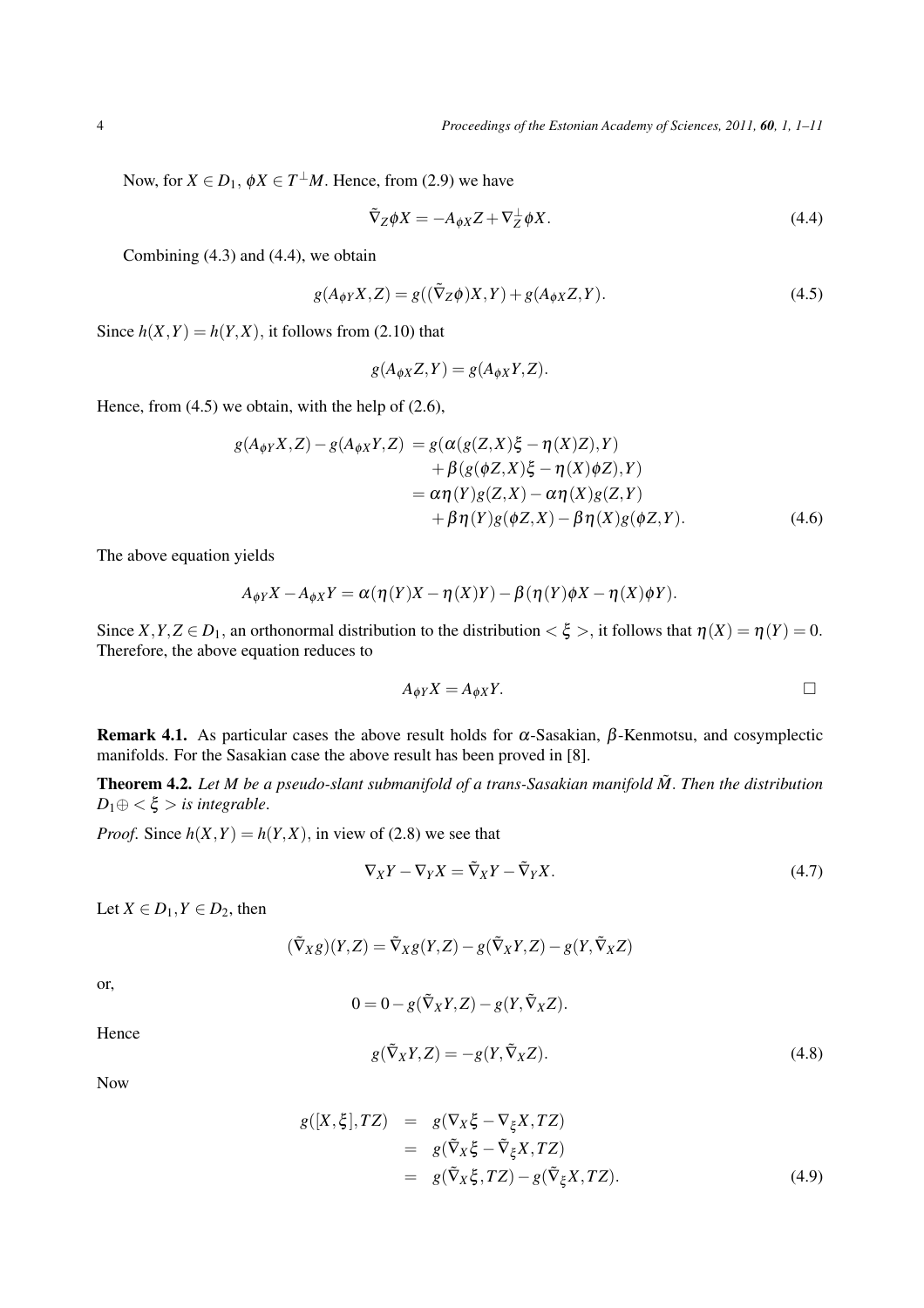$$
g([X,\xi],TZ) = g(\tilde{\nabla}_{\xi}TZ, X). \tag{4.10}
$$

In view of  $(2.6)$ ,

$$
(\tilde{\nabla}_{\xi}\phi)Y = 0.\tag{4.11}
$$

In virtue of  $(2.11)$  and  $(4.11)$ , equation  $(4.10)$  yields

$$
g([X,\xi],TZ)=0
$$

Hence  $[X, \xi] \in D_1$  for  $X \in D_1$ . Therefore, the distribution  $D_1 \oplus \langle \xi \rangle$  is integrable.

Remark 4.2. As particular cases the above result holds for  $\alpha$ -Sasakian,  $\beta$ -Kenmotsu, and cosymplectic manifolds. For the Sasakian case the above result has been proved in [8].

Theorem 4.3. *Let M be a pseudo-slant submanifold of a trans-Sasakian manifold M*˜ . *Then for any X*, *Y* ∈ *D*<sub>1</sub> ⊕ *D*<sub>2</sub>

$$
g([X,Y],\xi) = 2\alpha g(X,TY). \tag{4.12}
$$

*Proof*.

$$
g([X,Y],\xi) = g(\nabla_X Y, \xi) - g(\nabla_Y X, \xi). \tag{4.13}
$$

In view of (4.8) we have from above

$$
g([X,Y],\xi) = -g(\nabla_X \xi, Y) + g(\nabla_Y \xi, X). \tag{4.14}
$$

By (2.17), (4.14) yields

$$
g([X,Y],\xi) = 2\alpha g(X,TY).
$$

The above equation gives the following:

**Corollary 4.1.** *In a proper trans-Sasakian manifold and*  $\alpha$ -Sasakian manifold the distribution  $D_1 \oplus D_2$  is *not integrable*.

Suppose  $\alpha = 0$ , that is, the manifold is  $\beta$ -Kenmotsu. Then  $g([X,Y],\xi) = 0$ . This implies that  $[X, Y] \in D_1 \oplus D_2$ , for  $X, Y \in D_1 \oplus D_2$ . In other words, we have the following

Corollary 4.2. *In a* β*-Kenmotsu manifold the distribution D*<sup>1</sup> ⊕*D*<sup>2</sup> *is integrable*.

Again, in a similar manner we have

**Corollary 4.3.** *In a cosymplectic manifold the distribution*  $D_1 \oplus D_2$  *is integrable.* 

Theorem 4.4. *Let M be a pseudo-slant submanifold of a trans-Sasakian manifold M*˜. *Then the anti-invariant distribution D*<sup>1</sup> *is integrable*.

*Proof.* For any  $X \in TM$ , let

$$
X = P_1 X + P_2 X + \eta(X)\xi,
$$
\n(4.15)

where  $P_i$ ,  $i = 1, 2$  are projection maps on the distribution  $D_i$ . From (4.15) it follows that

 $\phi X = NP_1X + TP_2X + NP_2X$ ,  $TX = TP_2X$ ,  $NX = NP_1X + NP_2X$ .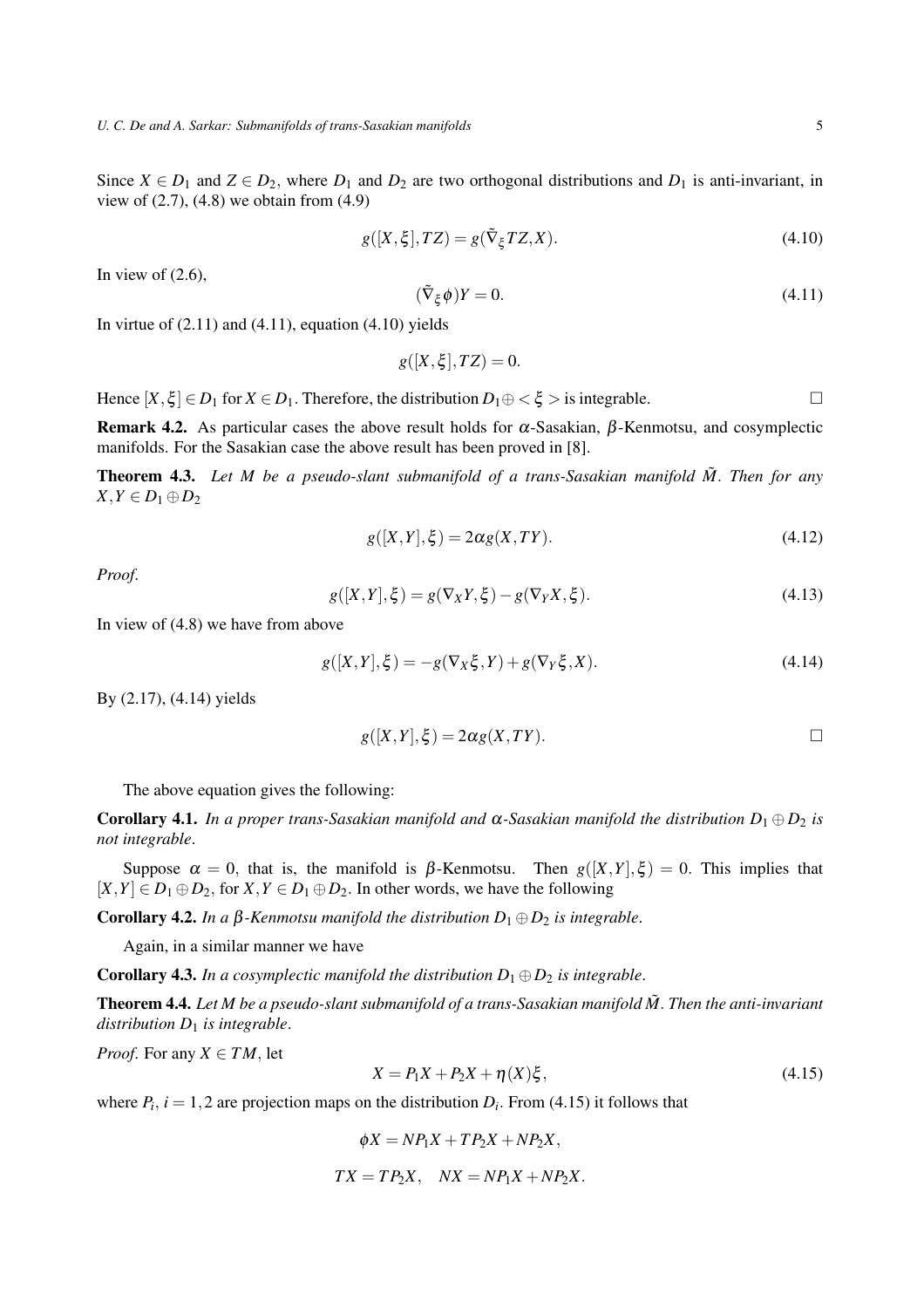Now for any *X*,  $Y \in D_1$  and  $Z \in D_2$ ,

$$
g([X,Y],TZ) = g([X,Y],TP_2Z) = -g(\phi[X,Y],P_2Z). \tag{4.16}
$$

Now

$$
\begin{array}{rcl}\n\phi[X,Y] & = & \phi \nabla_X Y - \phi \nabla_Y X \\
& = & \phi \tilde{\nabla}_X Y - \phi \tilde{\nabla}_Y X \\
& = & \tilde{\nabla}_X \phi Y - (\tilde{\nabla}_X \phi) Y - \tilde{\nabla}_Y \phi X + (\tilde{\nabla}_Y \phi) X.\n\end{array} \tag{4.17}
$$

In view of (2.6) and (2.9) and keeping in mind that  $g(U,V) = 0$  for  $U \in D_1$  and  $V \in D_2$ , we obtain from (4.16)

$$
g([X,Y],TP_2Z) = -g(A_{\phi X}Y - A_{\phi Y}X - \alpha(\eta(Y)X - \eta(X)Y) + \beta(\eta(Y)\phi X - \eta(X)\phi Y), P_2Z).
$$
 (4.18)

For  $X, Y \in D_1$ , we get  $\eta(X) = \eta(Y) = 0$ . Hence Theorem 4.1 and the above equation yield  $g([X, Y], TZ) = 0$ , that is,  $[X, Y] \in D_1$  for  $X, Y \in D_1$ . Therefore the distribution  $D_1$  is integrable.

The immediate consequence of the above theorem is the following:

Corollary 4.4. *On a pseudo-slant submanifold M of a trans-Sasakian manifold M*˜ , *the distribution*  $D_1 \oplus \langle \xi \rangle$  *is integrable.* 

**Remark 4.3.** The above result also holds for cosymplectic,  $\alpha$ -Sasakian, and  $\beta$ -Kenmotsu manifolds.

For a Sasakian manifold the above result was proved by V. A. Khan and M. A. Khan [8].

Theorem 4.5. *Let M be a pseudo-slant submanifold of a trans-Sasakian manifold M*˜ . *Then the slant distribution D*<sup>2</sup> *is not integrable*.

*Proof.* Since  $g([X,Y],\xi) = 2\alpha g(X,TY)$ , by the definition of the pseudo-slant submanifold the proof follows.  $\Box$ 

The above theorem produces

Corollary 4.5. In an  $\alpha$ -Sasakian manifold the slant distribution  $D_2$  is not integrable.

**Theorem 4.6.** Let *M* be a submanifold of an almost contact metric manifold  $\tilde{M}$ , such that  $\xi \in TM$ . Then M *is a pseudo-slant submanifold if and only if there exists a constant*  $\lambda \in (0,1]$  *such that* (a)  $D = \{X \in TM | T^2 X = -\lambda X\}$  *is a distribution on M*.

(b) *For any*  $X \in TM$ , *orthogonal to*  $D$ ,  $TX = 0$ .

*Furthermore, in this case*  $\lambda = \cos^2 \theta$ *, where*  $\theta$  *denotes the slant angle of D*.

*Proof.* Follows from [8].  $\Box$ 

**Theorem 4.7.** Let *M* be a pseudo-slant submanifold of a trans-Sasakian manifold  $\tilde{M}$ . Then  $\nabla Q = 0$  if and *only if M is an anti-invariant submanifold*.

*Proof.* If we consider the distribution  $D_2 \oplus \langle \xi \rangle$ , then from Theorem 4.6 we can write

$$
T^2 X = -\lambda (X - \eta(X)\xi). \tag{4.19}
$$

Denote by  $\theta$  the slant angle of *M*. Then, replacing *X* by  $\nabla_X Y$ , we get from (4.19)

$$
Q(\nabla_X Y) = -\cos^2 \theta (\nabla_X Y) + \cos^2 \theta \eta (\nabla_X Y) \xi, \qquad (4.20)
$$

for any  $X, Y \in D_2 \oplus \langle \xi \rangle$ .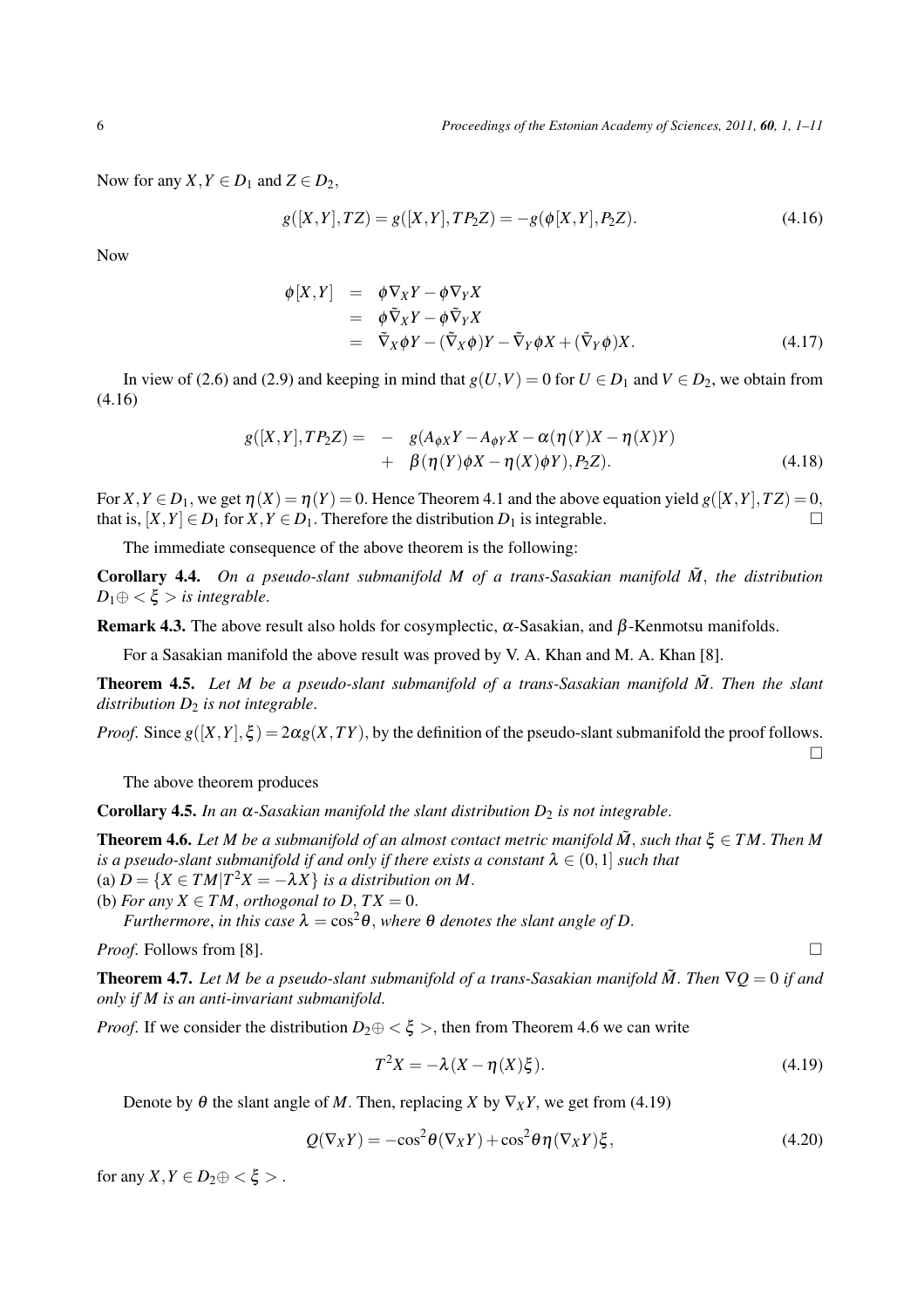Equation (4.19) also gives

$$
\nabla_X QY = -\cos^2 \theta (\nabla_X Y) + \cos^2 \theta \eta (\nabla_X Y) \xi \n+ \cos^2 \theta g(Y, \nabla_X \xi) \xi + \cos^2 \theta \eta (Y) \nabla_X \xi,
$$
\n(4.21)

because  $X\eta(Y) = \eta(\nabla_X Y) + g(Y, \nabla_X \xi)$ . Now, since *M* is a submanifold of a trans-Sasakian manifold  $\tilde{M}$ ,

$$
\nabla_X \xi = -\alpha TX + \beta (X - \eta(X)\xi), \qquad (4.22)
$$

for any *X*  $\in TM$ . Putting the value of  $\nabla_X \xi$  in (4.21), we obtain

$$
\nabla_X QY = -\cos^2 \theta (\nabla_X Y) + \cos^2 \theta \eta (\nabla_X Y) \xi \n- \alpha \cos^2 \theta g(Y, TX) \xi - \alpha \cos^2 \theta \eta (Y) TX \n+ \beta \cos^2 \theta (g(X, Y) \xi - \eta (X) \eta (Y) \xi) \n+ \beta \cos^2 \theta (\eta (Y) X - \eta (X) \eta (Y) \xi).
$$
\n(4.23)

Combining  $(4.20)$  and  $(4.23)$ , we find

$$
(\nabla_X Q)Y = -\alpha \cos^2 \theta (g(X, TX)\xi - \eta(Y)TX) + \beta \cos^2 \theta (g(X, Y)\xi - 2\eta(X)\eta(Y)\xi + \eta(Y)X),
$$
(4.24)

for any  $X, Y \in D_2 \oplus \langle \xi \rangle$ . Here, we note that

$$
g(X,Y)\xi - 2\eta(X)\eta(Y)\xi + \eta(Y)X \neq 0.
$$

Hence  $\nabla Q = 0$  if and only if  $\theta = \frac{\pi}{2}$  holds in  $D_2 \oplus \langle \xi \rangle$ . Again,  $D_1$  is anti-invariant by definition. Thus, the theorem follows.  $\Box$ 

As a consequence of Theorem 4.7 we immediately obtain

Corollary 4.6. *In a pseudo-slant submanifold of an* <sup>α</sup>*-Sasakian manifold* ∇*Q* = 0 *if and only if the submanifold is anti-invariant*.

Corollary 4.7. *In a pseudo-slant submanifold of a* β*-Kenmotsu manifold* ∇*Q* = 0 *if and only if the submanifold is anti-invariant*.

But for a cosymplectic manifold we have

Corollary 4.8. *In a submanifold of a cosymplectic manifold* ∇*Q is always zero*, *whether the submanifold is anti-invariant or not*.

Theorem 4.8. *Let M be a submanifold of an almost contact metric manifold M*˜ *with a slant angle* <sup>θ</sup>. *Then*, *at each point*  $x \in M$ ,  $Q_{|D}$  *has only one eigenvalue*  $\lambda_1 = \cos^2 \theta$ , *for the slant distribution D of M*.

*Proof.* Follows from [9].  $\Box$ 

**Theorem 4.9.** Let *M* be a submanifold of a trans-Sasakian manifold  $\tilde{M}$  with  $TM = D_1 \oplus D_2 \oplus \langle \xi \rangle$ . Then *M*˜ *is pseudo-slant if and only if*

(a) the endomorphism  $Q_{|D_2}$  has only one eigenvalue at each point of M,

(b) *there exists a function*  $\lambda : M \to [0,1]$  *such that* 

$$
(\nabla_X Q)Y = \lambda \{ \alpha(g(X, PY)\xi - \eta(Y)PX) + \beta(g(X, Y)\xi - 2\eta(X)\eta(Y)\xi + \eta(Y)X) \},
$$
\n(4.25)

*for any*  $X, Y \in D_2 \oplus \langle \xi \rangle$ *. Moreover, if*  $\theta$  *is the slant angle of*  $M$ *, then*  $\lambda = \cos^2 \theta$ *.*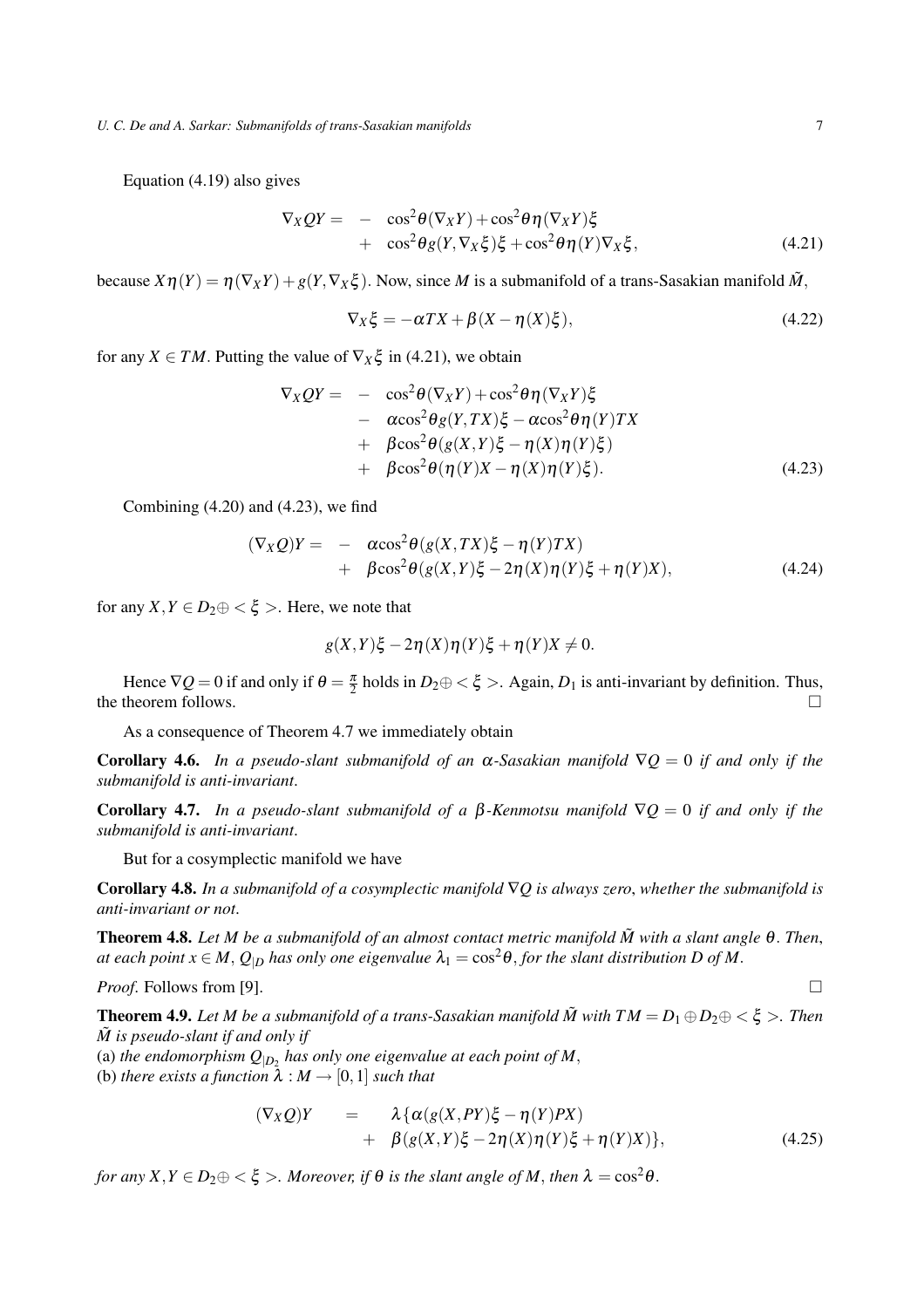*Proof.* Statements (a) and (b) follow from (4.24) and Theorem 4.8.

Conversely, suppose that (a) and (b) hold. Let  $\lambda_1(x)$  be the eigenvalue of  $Q_{|D_2}$  at each point *x* of *M* and *Y*  $\in$  *D*<sub>2</sub> be a unit eigenvector associated with  $\lambda_1$ , that is,  $QY = \lambda_1 Y$ . Then from (b) we get

$$
X(\lambda_1 Y) + \lambda_1 \nabla_X Y = (\nabla_X Q)Y + Q(\nabla_X)Y
$$
  
= 
$$
\nabla_X (QY) = Q(\nabla_X Y) + \lambda (\alpha g(X, TY)\xi) + \beta (g(X, Y)\xi),
$$
 (4.26)

for any  $X \in TM$ . Since both  $\nabla_X Y$  and  $Q(\nabla_X Y)$  are perpendicular to *Y*, we conclude that  $\lambda_1$  is a constant on *M*.

Now we want to prove that *M* is pseudo-slant. To fulfill our purpose, in view of Theorem 4.6, it is sufficient to show that there exists a constant  $\mu$  such that

$$
T^2 = Q = -\mu I,
$$

holds in  $D_2$ . To this end, let *X* be in  $D_2 \subset TM$ . Then by condition (a)

$$
\overline{X} = X - \eta(X)\xi \in D_2.
$$

Hence,

$$
QX=\lambda_1X,
$$

where  $\lambda_1$  is the eigenvalue of  $Q_{|D_2}$ . Putting  $\lambda_1 = -\mu$ , we see that condition (a) of Theorem 4.6 is satisfied. Now,  $\phi\xi = 0$  implies  $T\xi = 0$ . Again, for all  $Y \in D_1$ ,  $g(\phi Y, Y) = 0$ . This gives that  $\phi Y \in T^{\perp}D_1$ . For  $X \in D_2$ , the slant distribution,  $g(\phi Y, X) = g(Y, \phi X) = g(Y, kX) = kg(Y, X) = 0, k \in (0, 1)$ . This shows that  $\phi Y \in T^{\perp}M$ . Therefore  $TY = 0$ .

Thus, by the use of Theorem 4.6, the above theorem is proved. Since  $Q_{|D_2} = \lambda_1 I$ , we have  $Q\overline{X} = \lambda_1 \overline{X}$ and so  $\lambda_1 \overline{X} = \lambda_1 (X - \eta(X)\xi)$ . By taking  $\mu = -\lambda_1$ , we get *M* is pseudo-slant.

Moreover, since *M* is pseudo-slant, then from (4.25),  $\lambda = -\lambda_1 = \mu = \cos^2 \theta$ , where  $\theta$  denotes the slant angle of *M*.

For an  $\alpha$ -Sasakian manifold the above theorem yields the following:

**Corollary 4.9.** Let *M* be a submanifold of an  $\alpha$ -Sasakian manifold  $\tilde{M}$  with  $TM = D_1 \oplus D_2 \oplus \langle \xi \rangle$ . Then *M*˜ *is pseudo-slant if and only if*

(a) the endomorphism  $Q_{|D_2}$  has only one eigenvalue at each point of M,

(b) *there exists a function*  $\lambda : M \rightarrow [0,1]$  *such that* 

$$
(\nabla_X Q)Y = \lambda \{ \alpha(g(X, PY)\xi - \eta(Y)PX) \}
$$
\n(4.27)

*for any*  $X, Y \in D_2 \oplus \langle \xi \rangle$ *. Moreover, if*  $\theta$  *is the slant angle of*  $M$ *, then*  $\lambda = \cos^2 \theta$ *.* 

In the  $β$ -Kenmotsu case Theorem 4.9 takes the following form:

Corollary 4.10. Let *M* be a submanifold of a β-Kenmotsu manifold  $\tilde{M}$  with  $TM = D_1 \oplus D_2 \oplus \langle \xi \rangle$ . Then *M*˜ *is pseudo-slant if and only if*

(a) the endomorphism  $Q_{|D_2}$  has only one eigenvalue at each point of M,

(b) *there exists a function*  $\lambda : M \to [0,1]$  *such that* 

$$
(\nabla_X Q)Y = \beta(g(X, Y)\xi - 2\eta(X)\eta(Y)\xi + \eta(Y)X),\tag{4.28}
$$

*for any*  $X, Y \in D_2 \oplus \langle \xi \rangle$ *. Moreover, if*  $\theta$  *is the slant angle of M, then*  $\lambda = \cos^2 \theta$ *.* 

For the cosymplectic case we obtain the following: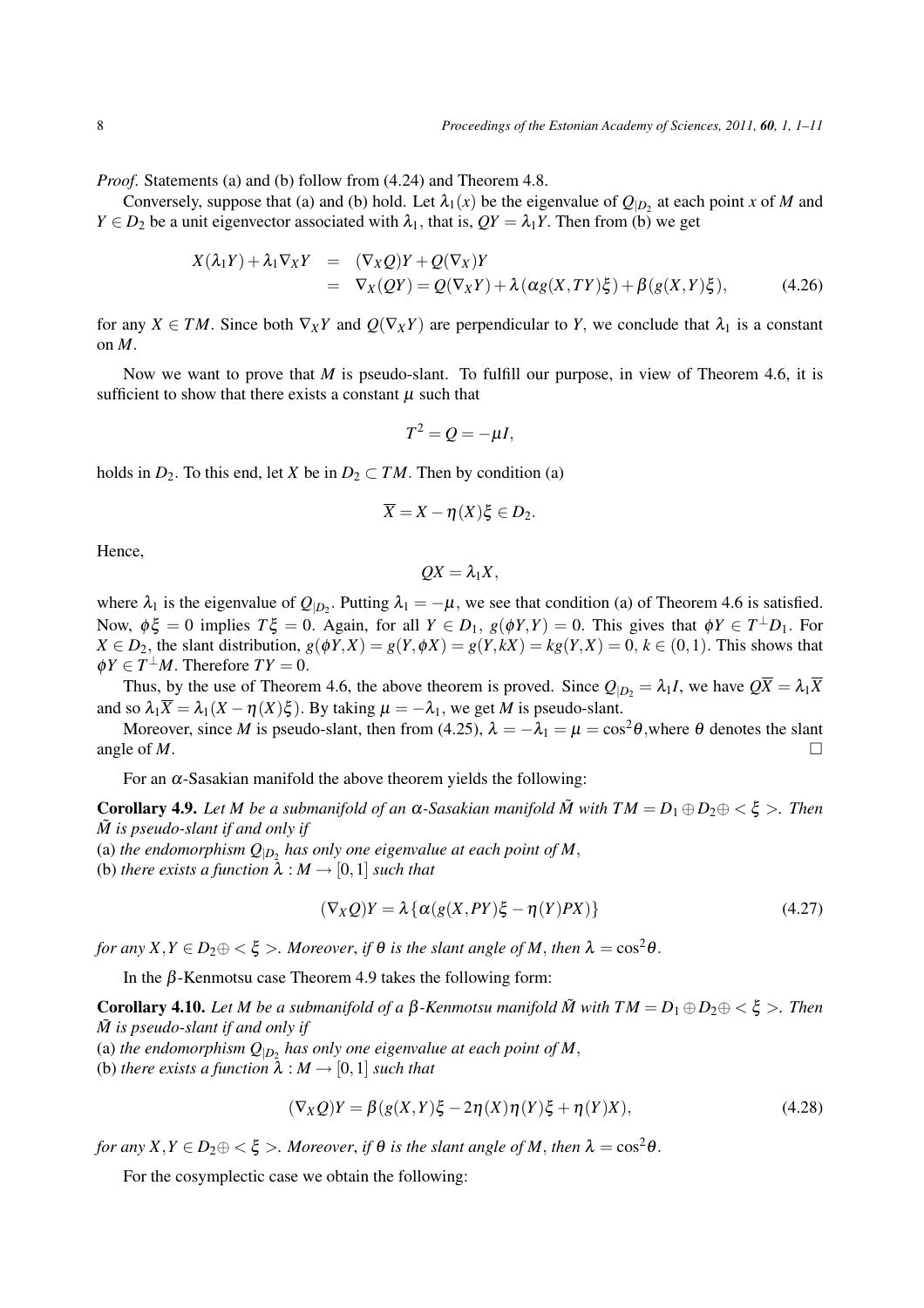*U. C. De and A. Sarkar: Submanifolds of trans-Sasakian manifolds* 9

Corollary 4.11. Let *M* be a submanifold of a cosymplectic manifold  $\tilde{M}$  with  $TM = D_1 \oplus D_2 \oplus \langle \xi \rangle$ . Then *M*˜ *is pseudo-slant if and only if*

(a) the endomorphism  $Q_{|D_2}$  has only one eigenvalue at each point of M, (b) *there exists a function*  $\lambda : M \to [0,1]$  *such that* 

$$
(\nabla_X Q)Y = 0,\t\t(4.29)
$$

*for any*  $X, Y \in D_2 \oplus \langle \xi \rangle$ .

Theorem 4.10. *In a pseudo-slant submanifold of a trans-Sasakian manifold*

$$
(\nabla_X T)Y = A_{NY}X + th(X, Y)
$$
  
+  $\alpha(g(X, Y)\xi - \eta(Y)X)$   
+  $\beta(g(TX, Y)\xi - \eta(Y)TX).$  (4.30)

*Proof.* For any *X*,  $Y \in TM$  we have

$$
\tilde{\nabla}_X \phi Y = (\tilde{\nabla}_X \phi Y) + \phi \tilde{\nabla}_X Y.
$$

By  $(2.8)$  and  $(2.11)$  we have from above

$$
\tilde{\nabla}_X TY + \tilde{\nabla}_X NY = (\tilde{\nabla}_X \phi) Y + \phi (\nabla_X Y + h(X, Y)).
$$

Again, by (2.11) and (2.12)

$$
\tilde{\nabla}_X TY + \tilde{\nabla}_X NY = (\tilde{\nabla}_X \phi)Y + T \nabla_X Y + N \nabla_X Y + th(X, Y) + nh(X, Y).
$$

Using (2.8) and (2.9) from above, we get

$$
\nabla_X TY + h(X, TY) - A_{NY} X + \nabla_X^{\perp} NY = \begin{array}{rcl} \alpha(g(X, Y) \xi - \eta(Y)X) \\ &+ \beta(g(\phi X, Y) \xi - \eta(Y) \phi X) \\ &+ \gamma \nabla_X Y + N \nabla_X Y \\ &+ \epsilon h(X, Y) + n h(X, Y). \end{array} \tag{4.31}
$$

Comparing tangential and normal parts, we have

$$
\nabla_X TY - A_{NY} X = \alpha(g(X, Y) \xi - \eta(Y) X)
$$
  
+  $\beta(g(TX, Y) \xi - \eta(Y) TX)$   
+  $T \nabla_X Y + th(X, Y).$  (4.32)

That is,

$$
(\nabla_X T)Y = A_{NY}X + th(X, Y)
$$
  
+  $\alpha(g(X, Y)\xi - \eta(Y)X)$   
+  $\beta(g(TX, Y)\xi - \eta(Y)TX).$  (4.33)

 $\Box$ 

As a consequence of the above theorem we obtain the following:

Corollary 4.12. *In a pseudo-slant submanifold of an* <sup>α</sup>*-Sasakian manifold*

$$
(\nabla_X T)Y = A_{NY}X + th(X,Y) + \alpha(g(X,Y)\xi - \eta(Y)X).
$$
 (4.34)

Corollary 4.13. *In a pseudo-slant submanifold of a* β*-Kenmotsu manifold*

$$
(\nabla_X T)Y = A_{NY}X + th(X, Y)
$$
  
+  $\beta (g(TX, Y)\xi - \eta(Y)TX).$  (4.35)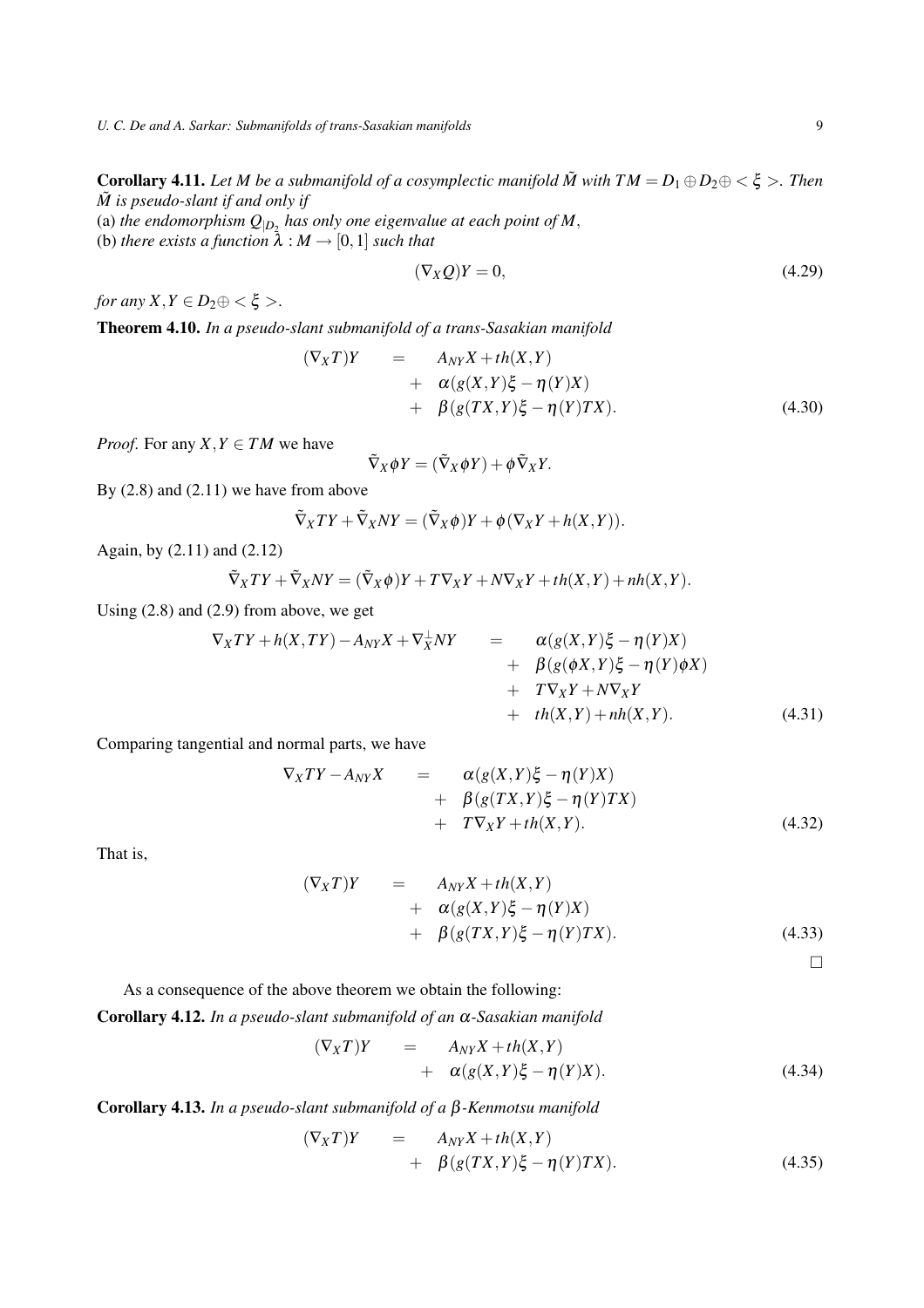Corollary 4.14. *In a pseudo-slant submanifold of a cosymplectic manifold*

$$
(\nabla_X T)Y = A_{NY}X + th(X, Y). \tag{4.36}
$$

### 5. EXAMPLE

From [11] we know that  $\mathbb{R}^{2n+1}$  admits a trans-Sasakian structure. Now consider an example of a threedimensional submanifold of a trans-Sasakian manifold.

Let  $(x, y, z)$  be Cartesian coordinates of  $\mathbb{R}^3$  and put

$$
\xi = \frac{\partial}{\partial z}, \quad \eta = dz - y dx,
$$

$$
\phi = \begin{pmatrix} 0 & -1 & 0 \\ 1 & 0 & 0 \\ 0 & 0 & 0 \end{pmatrix},
$$

$$
g = \begin{pmatrix} 1 & 0 & 0 \\ 0 & 1 & 0 \\ 0 & 0 & 0 \end{pmatrix}.
$$

Then  $\delta\Phi(\xi) = -1$ ,  $\delta\eta = -1$  and  $(\phi, \xi, \eta, g)$  is a trans-Sasakian structure on  $\mathbb{R}^3$  of type  $\left(-\frac{1}{2}, \frac{1}{2}, \frac{1}{2}\right)$  $\frac{1}{2}, \frac{1}{2}$  $(\frac{1}{2})$  [2]. The vector fields

$$
e_1 = \frac{\partial}{\partial z}, \quad e_2 = \frac{\partial}{\partial y}, \quad e_3 = \frac{\partial}{\partial x}
$$

form an orthonormal frame of *TM*. We see that  $\phi e_1 = 0$ ,  $\phi e_3 = e_2$ ,  $\phi e_2 = -e_3$ .

Let  $D_1 = \langle e_2 \rangle, D_2 = \langle e_3 \rangle, \langle \xi \rangle = \langle e_1 \rangle$ . Suppose  $X \in D_1$ , and  $Y \in TM$ . Then we can write  $X = ke_2$ , k is a scalar and  $Y = re_1 + se_2 + te_3$ , r, s, t are scalars. Now  $cos\angle(\phi X, Y) = \frac{g(\phi X, Y)}{|\phi X||Y|}$ . From the components of the metric *g* see that  $g(\phi X, Y) = krg(\phi e_2, e_1) + ksg(\phi e_2, e_2) + ktg(\phi e_2, e_3) = 0$ . Hence, the distribution  $D_1$  is anti-invariant.

Again, let us suppose  $U \in D_2$ , and  $V \in TM$ . Then we can write  $U = ce_3$ , *c* is a scalar and  $V =$  $ke_1 + le_2 + me_3$ , k, l, m are scalars. Now  $cos\angle(\phi U, V) = \frac{g(\phi U, V)}{|\phi U||V|}$ . We see that  $g(\phi U, V) = ckg(\phi e_3, e_1) +$  $clg(\phi e_3, e_2) + cmg(\phi e_3, e_3) = 1$ . Therefore,  $cos\angle(\phi U, V) = \frac{1}{|c\phi e_3||ke_1 + le_2 + me_3|}$  which is constant. We see that the distribution  $D_2$  is slant.

In this case, the distribution  $D_1$  is anti-invariant while the distribution  $D_2$  is slant. Hence the submanifold under consideration is pseudo-slant.

#### 6. CONCLUSION

Trans-Sasakian manifolds generalize both  $\alpha$ -Sasakian and  $\beta$ -Kenmotsu manifolds. Pseudo-slant submanifolds mainly extend the notion of semi-invariant submanifolds. The integrability of the distributions of the tangent bundle of a submanifold determines the nature of the submanifold. In the present paper we consider the direct orthogonal decomposition of the tangent bundle *T M* of the pseudo-slant submanifold *M* of a trans-Sasakian manifold  $\tilde{M}$  as  $TM = D_1 \oplus D_2 \oplus \langle \xi \rangle$ , where  $D_1$  is the anti-invariant distribution and  $D_2$ is the slant distribution. We mainly show that the distributions  $D_1 \oplus \langle \xi \rangle$  and  $D_1$  are integrable but the distribution  $D_2$  is not integrable. A necessary and sufficient condition for a pseudo-slant submanifold to be anti-invariant is obtained. An example of a pseudo-slant submanifold of a trans-Sasakian manifold is constructed.

Submanifold theory has an important role in many branches of applied mathematics. The results obtained in this paper can be used in many problems of dynamical system and critical point theory.